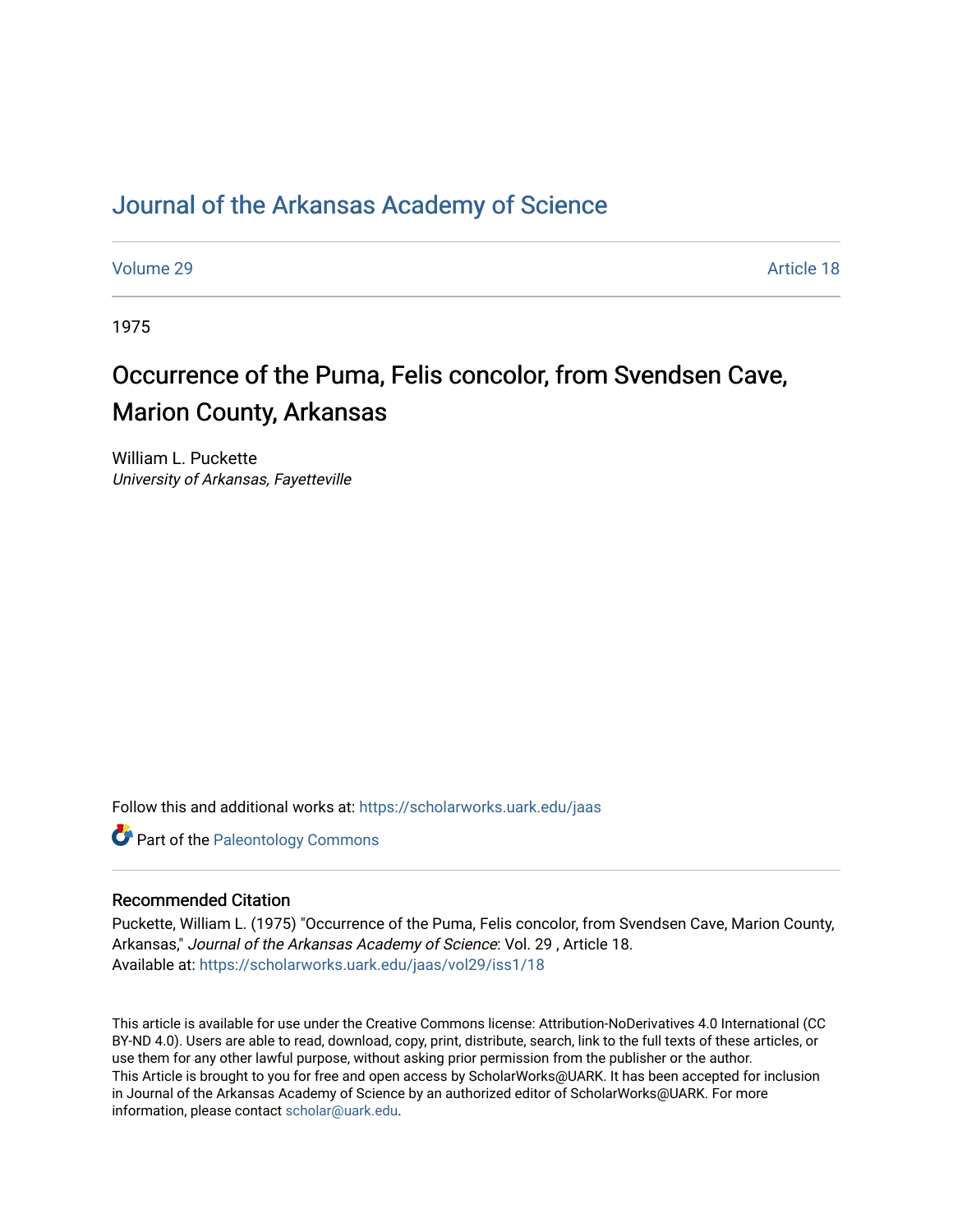## An Occurrence of the Puma, Felis concolor, from Svendsen Cave, Marion County, Arkansas

W.L. PUCKETTE

University Museum and Department of Geology, University of Arkansas, Fayetteville, Arkansas <sup>72701</sup>

#### ABSTRACT

Apartial skeleton including fragmental skull and mandibles of the puma, Felis concolor, was recovered from Svendsen Cave, Marion County, Arkansas. The remains are thought to be of Late Pleistocene (Wisconsin) or Sub-recent age. Fossil records of the puma are rare and only one other Pleistocene or Sub-recent site inArkansas, Conard Fissure, has yielded remains which could be assigned to this large felid.

#### INTRODUCTION

Remains of the puma, Felis concolor, were discovered in Svendsen Cave, Marion County, Arkansas, in January <sup>1974</sup> by John Svendsen, Yellville, Arkansas, and Ola Eriksson, Lund, Sweden. The remains were reported to the Arkansas Archeological Survey and collecting was carried out by the discoverers and members of the Departments of Anthropology and Geology and the University Museum, University of Arkansas, Fayetteville.

The skeletal elements were encased in a travertine ledge, which greatly hindered collecting. Recovery of the skeletal elements required that large pieces of travertine be broken off and removed to the University of Arkansas where the bone materials were freed from the matrix with 10% acetic acid. After removal from the matrix by acidizing, the remains were treated with Gelva-15 to prevent damage due to crumbling.

The skeleton was lying in a semiarticulated position in a small ledge approximately 5 ft above the present passage floor. The stream in the cave is in an active stage of fill removal and is probably responsible for the absence of the rest of the skeleton.

#### LOCATION

Svendsen Cave is 3.5 mi southeast of Yellville, Marion County, Arkansas (Fig. 1). The cave is developed in dolomitic limestone mapped as the Everton Formation (Ordovician) and contains approximately 3000 ft of mapped passage. The remains were <sup>500</sup> ft from the present entrance in the main passage which is alow strenuous crawlincluding a siphon and two climbs, the highest about 18 ft (Fig. 1). It is probable that the cat entered the cave from an entrance now unknown and may have been washed to the depositional site.

#### AGE

No exact date can be assigned to the Svendsen puma although antiquity is suggested by the mode of occurrence and lack of metastable materials in the skeletal remains.

At the depositional site, the bone-bearing travertine is being solutioned and the sediments in the passage are being removed by the stream. Thus a climatic regime of less than the present level of precipitation, which allowed formation of a travertine ledge over part of the skeleton, is indicated for the cave area during the deposition of the puma.

Skeletal measurements (Table I) taken on the Svendsen

Published by Arkansas Academy of Science, 1975



Figure 1. Location and map of Svendsen Cave showing site of puma remains. Mapped by Ervin, Svendsen and Eriksson. Table I. Measurements (mm) of Dentition, Mandible and

|                                    | Svendsen Cave Recent Range |                 |
|------------------------------------|----------------------------|-----------------|
| Dentition                          |                            |                 |
| LP <sup>*</sup><br>crown length    | 22.3                       | 18.9-27.2*      |
| $LP^*$<br>crown anterior width     | 12.0                       | $9.3 - 13.9*$   |
| $LP^*$<br>crown posterior width    | 8.6                        |                 |
| LP <sup>+</sup><br>length paracone | 9.1                        | $8.4 - 9.8**$   |
| LP: length metastyle               | 8.5                        | $8.4 - 10.3$ ** |
| LP<br>crown length                 | 16.3                       |                 |
| LP<br>crown width                  | 8.6                        |                 |
| LM <sup>+</sup><br>crown length    | 18.1                       | $14.3 - 21.0*$  |
| crown width<br>LM!                 | 8.9                        |                 |
| Mandible                           |                            |                 |
| Depth anterior to LP.              | 28.5                       |                 |
| Depth posterior to LM,             | 29.2                       |                 |
| Maximum thickness at LM.           | 12.9                       |                 |
| Distance LP, -LM,                  | 34.2                       |                 |
| <b>Humerus</b>                     |                            |                 |
| Humerus length                     | 237.4                      |                 |
| Width at distal end                | 52.5                       |                 |
| Maximum diameter at mid-shaft      | 24.6                       |                 |
| *Young and Goldman (1946).         |                            |                 |

52

\*\*Kurten (1965).